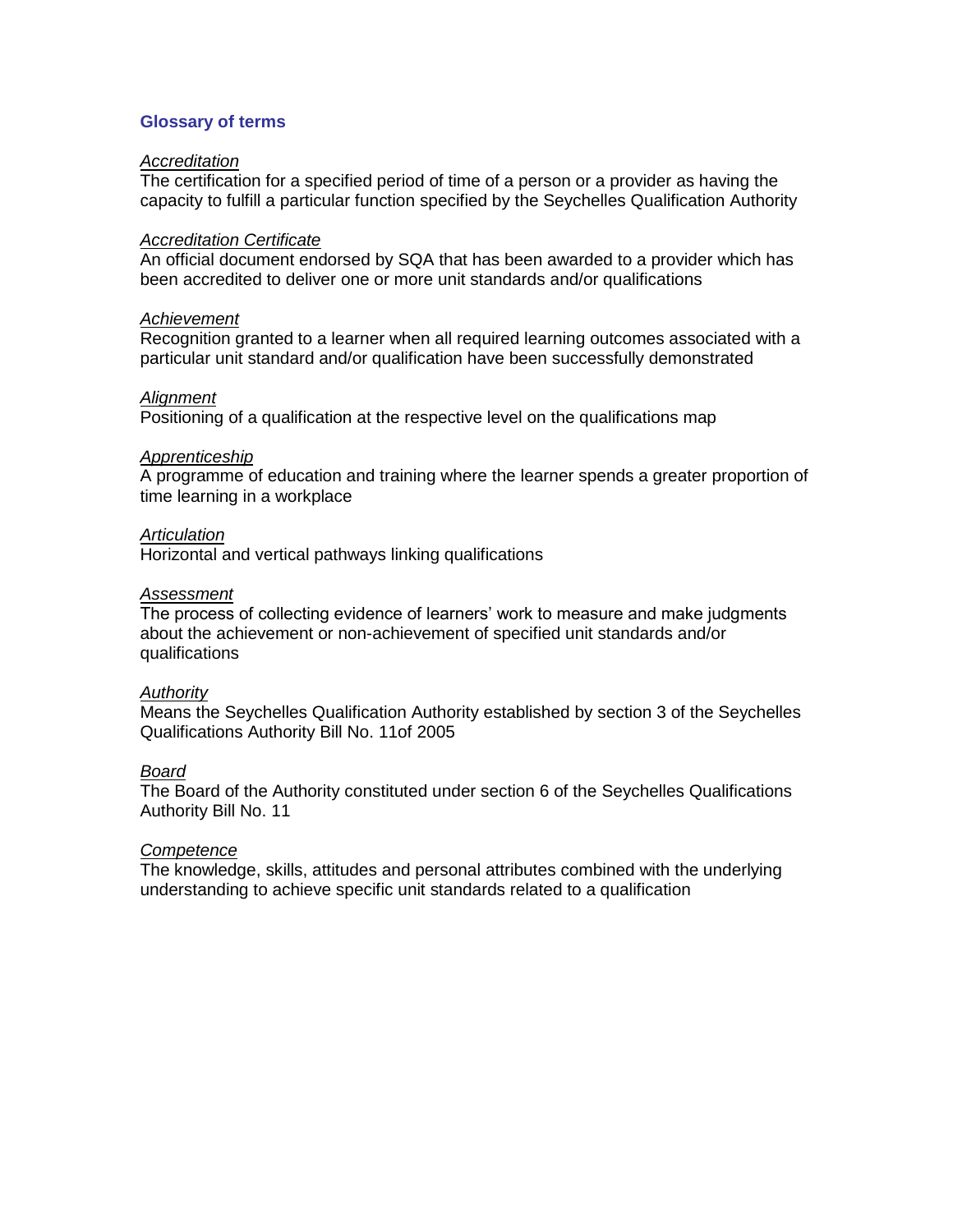## *Competency Based Approach (CBA)*

The systematic planning of an integrated learning pathway in a given field of study where students acquire competencies and achieve outcomes of growing complexity guided by facilitators

# *Credit*

Ten (10) notional hours of learning equals one (1) credit

# *Course*

Refers to a programme of education and training

## *Comparability of qualifications*

Extent to which similarities and differences may be established between two or more qualifications, using NQF level descriptors, notional hours, entry criteria and other relevant information

# *Curriculum*

A set of aims and specific objectives to be achieved by learners; the knowledge, understanding, skills and attitudes learners must develop; possible strategies and activities for successful teaching and learning, and evaluation processes for assessing students' performance

## *Educational Programme*

Means a course of study, whether conducted in an educational institution or otherwise, that is designed to meet the learning needs of an individual or a group of persons

## *Elective unit standards*

Additional knowledge, skills, attitudes and values from which a choice may be made to ensure that the purpose of a qualification is achieved

*Essential unit standards***:** Generic knowledge, skills, attitudes and values deemed necessary for all qualifications based on unit standards and include Communication, Numeracy, Information Communication Technology and Life Skills

## *Equivalence*

Extent to which qualifications are considered on a par with another qualification within or outside the country of origin, based on an in-depth analysis of their specifications

## *Field of learning*

An organising mechanism for unit standards and qualifications registered on the NQF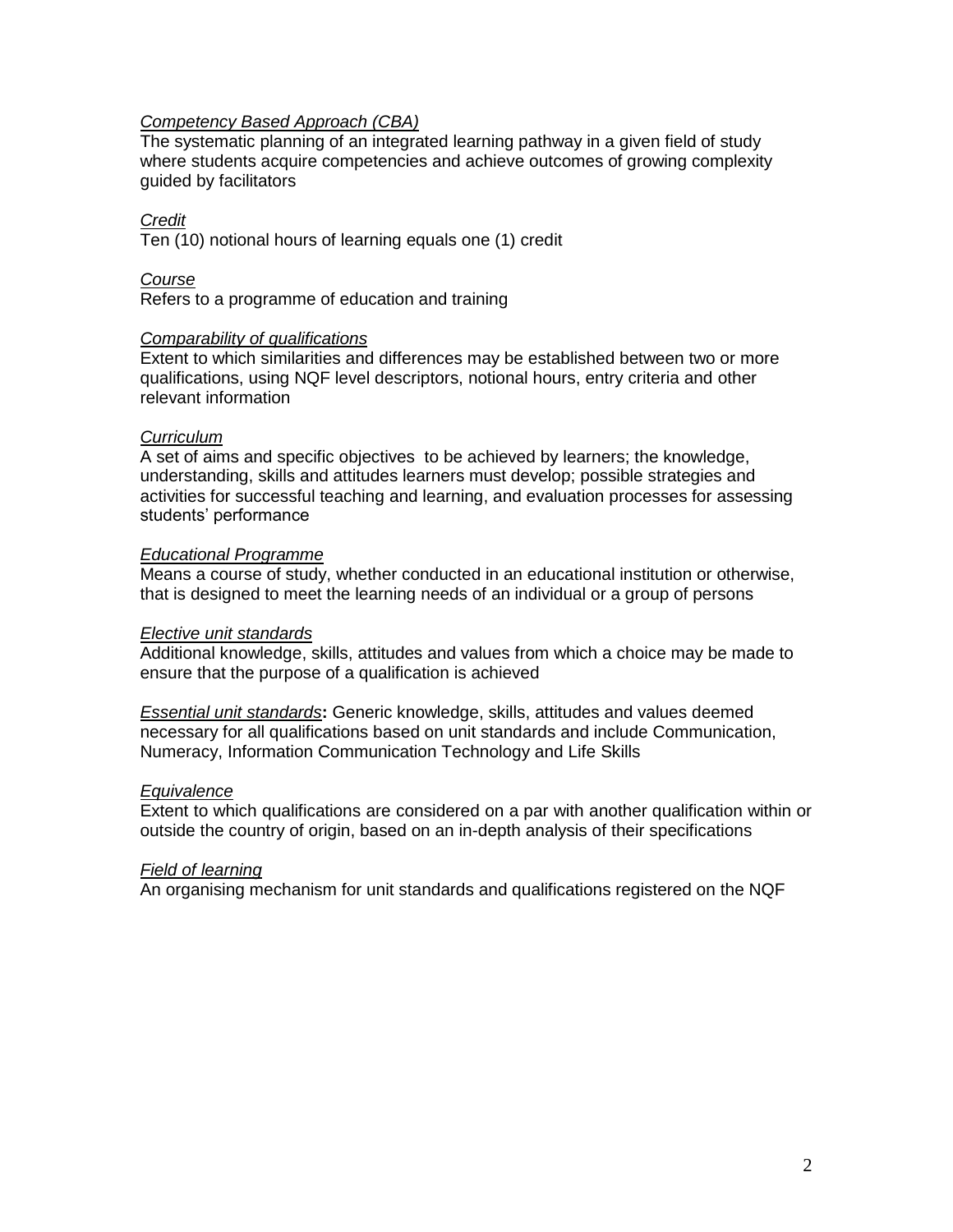## *Formal education*

Unit standard and/or qualifications obtained through validated programme of education and training consisting of credits, formal assessment and a minimum of 30 notional hours

## *Informal learning*

Learning acquired through non-validated programme of education and training such as short courses and workshops

## *Learner*

Any person who is acquiring or has acquired knowledge, skills, attitudes and values or competencies

## *Level Descriptors*

Statements used to describe a hierarchy of learning outcomes in terms of reasoning and problem solving, autonomy and responsibility, knowledge, and degree of complexity of tasks

## *Level*

The particular level at which a unit standard or qualification is registered on the NQF

## *Moderation*

The process which ensures that assessment of the outcomes described in the NQF standards and qualifications is fair, reliable and valid

## *Moderator*

Person appointed by the SQA to perform the task of moderation

## *National Certification*

Process of formally recognizing the successful completion of unit standards and/or qualifications by a learner through the issue of an official document endorsed by SQA

## *National Standards Setting Committees*

A body appointed by the SQA responsible for the development of unit standards and qualifications

## *National*

The term "National**"** is reserved to signify a nationally recognized, endorsed, and validated qualification bearing the imprimatur of the Seychelles Qualifications Authority

## *Non-formal learning*

Learning obtained through work experience, self study, volunteer activities, leisure and life experiences or any achievement

## *Notional hours of learning*

Includes direct contact time with teachers and trainers and non-contact time which is time spent on independent study, working on assignments and on other forms of assessment

# *Pathway*

Access route to a specified qualification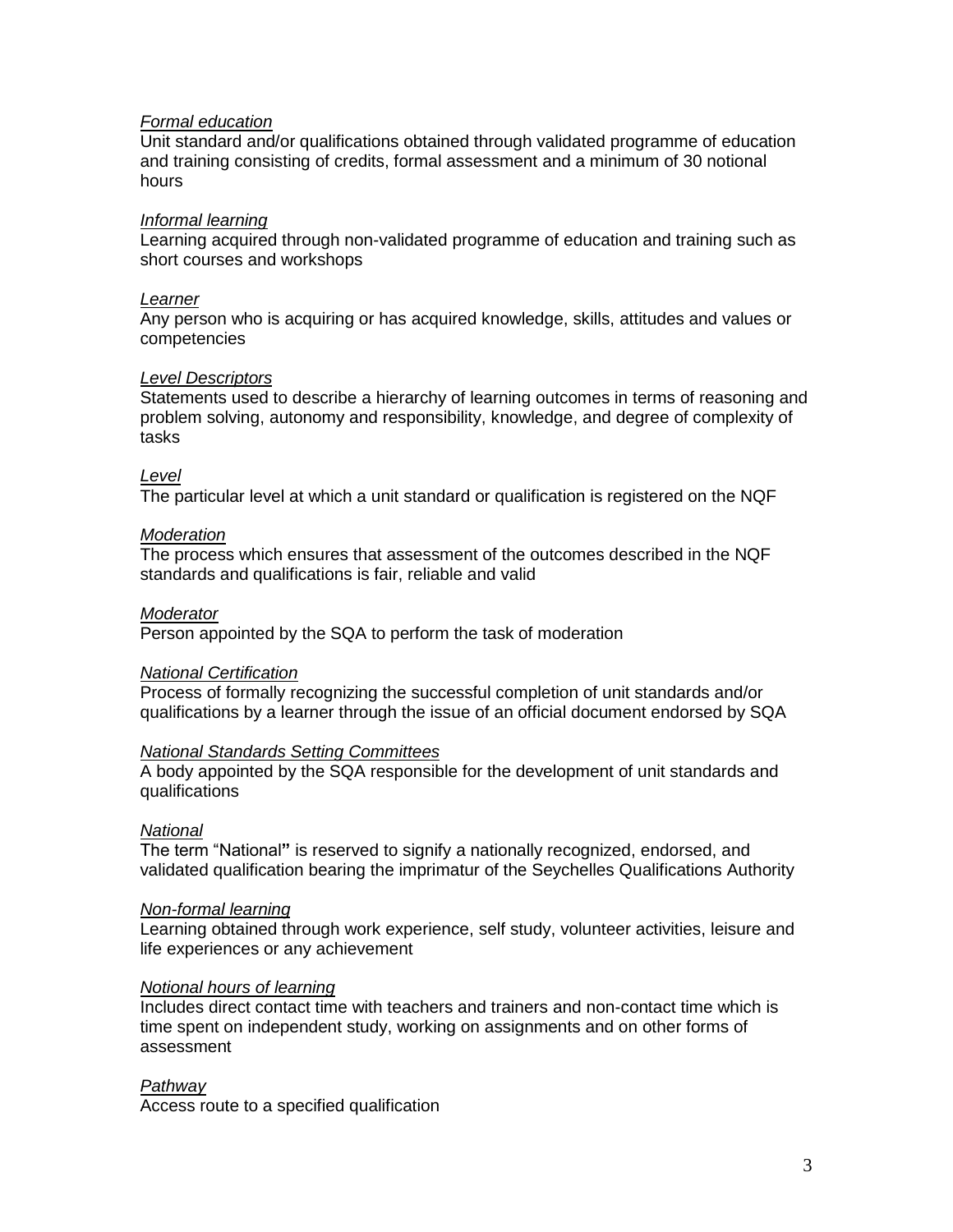## *Performance criteria*

Precise evaluative statements specifying what is to be assessed and the required level of performance

## *Policy-guideline*

A document detailing the processes of development, implementation, monitoring and review of the main element(s) of the NQF regulation and SQA Act

## *Portability*

Transfer of credits from one qualification to another

## *Professional body*

A statutory body registered as such in terms of the applicable legislation, or other nonregistered bodies performing similar functions

## *Programme of education and training*

A process by which learners acquire knowledge, skill and competence and includes courses of study or instruction, general information on the type of award, duration, entry level, rationale, list of competencies, the essential competencies present in all postsecondary programmes and the specialized units directly related to a particular function

## *Provider*

An institution, organization, company, centre, collaborative partnership consultancy or person offering programme(s) of education and training and/or manages assessment thereof, that may or may not lead to the achievement of a unit standard and/or qualification

## *Provisional Accreditation*

The status of a person or provider as a result of the partial fulfillment of the accreditation criteria specified by the SQA

## *Qualification*

The formal recognition of a learner's achievement of the required number and range of credits or other requirements at a specified level of the qualifications framework

## *Qualifications framework*

A framework for the development, recognition and award of qualifications based on standards of knowledge, skill and competence to be acquired by learners

## *Qualification Type*

The specified nomenclature for qualifications at particular levels of the NQF

## *Quality Assurance*

The process by which the suitability of conditions in place for learners to achieve the required standards is confirmed

## *Quality Assurance Audit*

The process undertaken to measure the compliance with accreditation criteria as specified by the SQA